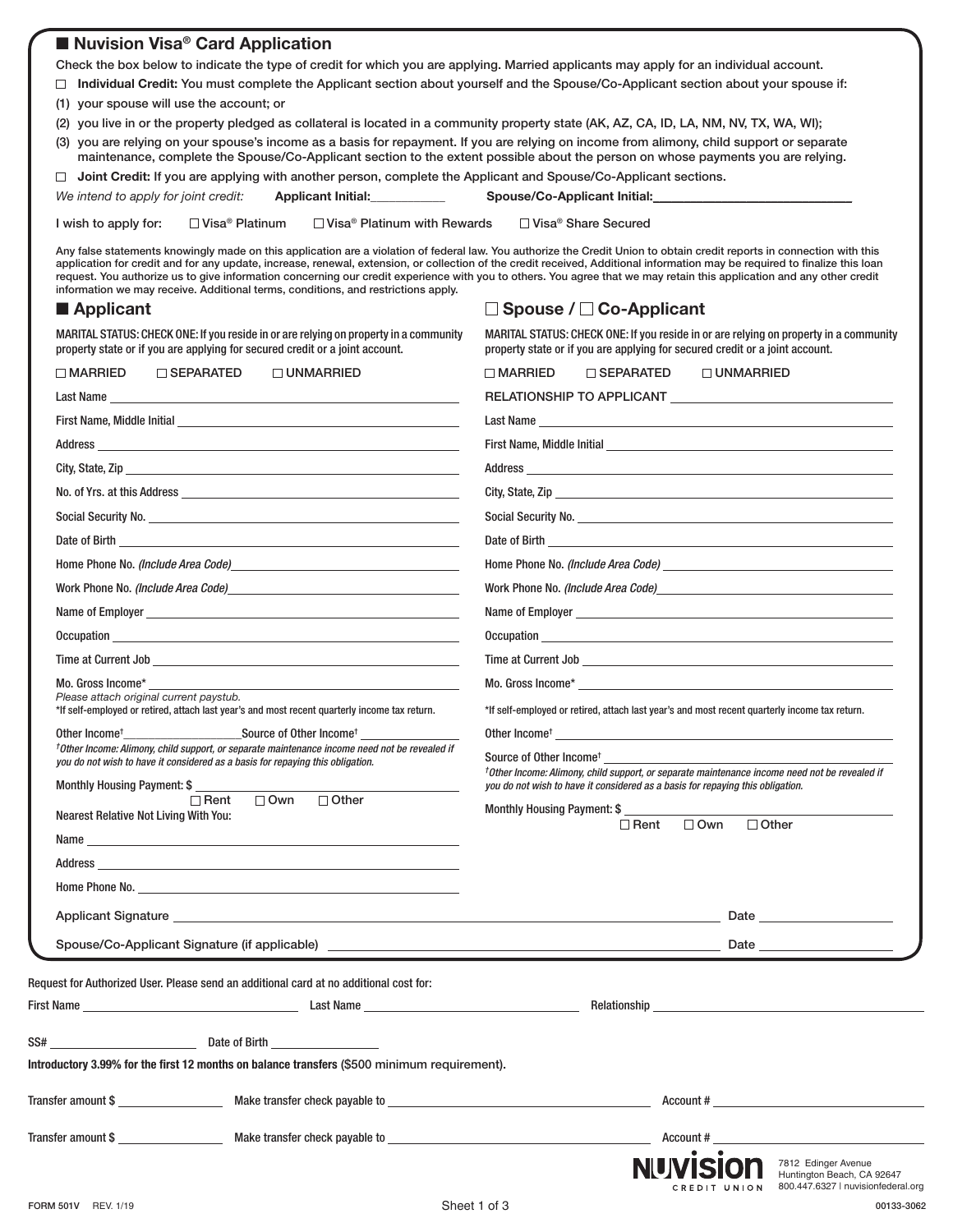# **VISA® CREDIT CARD DISCLOSURES**

EFFECTIVE DATE 05/10/2022

|                                                  | <b>VISA® PLATINUM</b>                                                                                                         | <b>VISA® PLATINUM REWARDS</b>                                                                                                 | <b>VISA® SIGNATURE</b>                                                                                                        |
|--------------------------------------------------|-------------------------------------------------------------------------------------------------------------------------------|-------------------------------------------------------------------------------------------------------------------------------|-------------------------------------------------------------------------------------------------------------------------------|
|                                                  |                                                                                                                               | INTEREST RATES AND INTEREST CHARGES                                                                                           |                                                                                                                               |
| Annual Percentage<br>Rate (APR) for<br>Purchases | Your APR will be between                                                                                                      | Your APR will be between                                                                                                      | Your APR will be between                                                                                                      |
|                                                  | $8.40\%$ and                                                                                                                  | $10.40\%$ and                                                                                                                 | $12.40\%$ and                                                                                                                 |
|                                                  | 17.40%                                                                                                                        | 17.40%                                                                                                                        | 16.40%                                                                                                                        |
|                                                  | when you open your account, based on your<br>creditworthiness. The APR will vary with the<br>market based on the Prime Rate.* | when you open your account, based on your<br>creditworthiness. The APR will vary with the<br>market based on the Prime Rate.* | when you open your account, based on your<br>creditworthiness. The APR will vary with the market<br>based on the Prime Rate.* |
|                                                  | 3.99% introductory APR for 12-months from<br>account opening. After that, your APR will be                                    | 3.99% introductory APR for 12-months from<br>account opening. After that, your APR will be from                               | 3.99% introductory APR for 12-months from<br>account opening. After that, your APR will be from                               |
| <b>APR for Balance</b>                           | from                                                                                                                          | 10.40% and                                                                                                                    | 12.40% and                                                                                                                    |
| <b>Transfers</b>                                 | 8.40% and<br>17.40%                                                                                                           | 17.40%                                                                                                                        | 16.40%                                                                                                                        |
|                                                  | when you open your account, based on your                                                                                     | when you open your account, based on your<br>creditworthiness. The APR will vary with the                                     | when you open your account, based on your<br>creditworthiness. The APR will vary with the market                              |
|                                                  | creditworthiness. The APR will vary with the<br>market based on the Prime Rate.*                                              | market based on the Prime Rate.*                                                                                              | based on the Prime Rate.*                                                                                                     |
|                                                  | Your APR will be between                                                                                                      | Your APR will be between                                                                                                      | Your APR will be between                                                                                                      |
|                                                  | 8.40% and                                                                                                                     | $10.40\%$ and                                                                                                                 | 12.40% and                                                                                                                    |
| <b>APR for Cash</b><br>Advances                  | 17.40%                                                                                                                        | 17.40%                                                                                                                        | 16.40%                                                                                                                        |
|                                                  | when you open your account, based on your<br>creditworthiness. The APR will vary with the                                     | when you open your account, based on your<br>creditworthiness. The APR will vary with the                                     | when you open your account, based on your<br>creditworthiness. The APR will vary with the market                              |
|                                                  | market based on the Prime Rate.*                                                                                              | market based on the Prime Rate.*                                                                                              | based on the Prime Rate.*                                                                                                     |
|                                                  | 17.99%                                                                                                                        | 17.99%                                                                                                                        | 17.99%                                                                                                                        |
| Penalty APR and<br>When It Applies               | This APR may be applied to your                                                                                               | This APR may be applied to your                                                                                               | This APR may be applied to your                                                                                               |
|                                                  | account if you:                                                                                                               | account if you:                                                                                                               | account if you:                                                                                                               |
|                                                  | 1) Make a late payment: or                                                                                                    | 1) Make a late payment: or                                                                                                    | 1) Make a late payment: or                                                                                                    |
|                                                  | 2) Make a payment that is<br>returned.                                                                                        | 2) Make a payment that is<br>returned.                                                                                        | 2) Make a payment that is returned.                                                                                           |
|                                                  | How Long Will the Penalty APR Apply?:                                                                                         |                                                                                                                               | How Long Will the Penalty APR Apply?:<br>If your APRs are increased for any of                                                |
|                                                  | If your APRs are increased for any of                                                                                         | How Long Will the Penalty APR Apply?:<br>If your APRs are increased for any of                                                | these reasons, the Penalty APR will apply                                                                                     |
|                                                  | these reasons, the Penalty APR will                                                                                           | these reasons, the Penalty APR will                                                                                           | until you make six consecutive minimum                                                                                        |
|                                                  | apply until you make six consecutive                                                                                          | apply until you make six consecutive                                                                                          | payments when due.                                                                                                            |
|                                                  | minimum payments when due.                                                                                                    | minimum payments when due.                                                                                                    |                                                                                                                               |

**NUVISION** 

CREDIT UNION

#### **How to Avoid Paying Interest on Purchases**

Your due date is at least 25 days after the close of each billing cycle. We will not charge you interest on purchases if you pay your entire balance by the due date of each month. We will begin charging interest on cash advances and balance transfers on the transaction date.

#### **For Credit Card Tips from the Consumer Financial Protection Bureau:**

To learn more about factors to consider when applying for or using a credit card, visit the website of the Consumer Financial Protection Bureau at http://www.consumerfinance.gov/learnmore.

|                                       |                                                                                                                                                  | <b>FEES</b>                                                                                                                                      |                                                                                   |
|---------------------------------------|--------------------------------------------------------------------------------------------------------------------------------------------------|--------------------------------------------------------------------------------------------------------------------------------------------------|-----------------------------------------------------------------------------------|
|                                       | <b>VISA® PLATINUM</b>                                                                                                                            | <b>VISA® PLATINUM REWARDS</b>                                                                                                                    | <b>VISA® SIGNATURE</b>                                                            |
| <b>Annual Fee</b>                     | <b>None</b>                                                                                                                                      | <b>None</b>                                                                                                                                      | <b>None</b>                                                                       |
| <b>Transaction Fees</b>               |                                                                                                                                                  |                                                                                                                                                  |                                                                                   |
| • Balance Transfer                    | Either \$10 or 3% of the amount of each<br>transfer, whichever is greater.                                                                       | Either \$10 or 3% of the amount of<br>each transfer, whichever is greater.                                                                       | Either \$10 or 3% of the amount of<br>each transfer, whichever is greater.        |
| • Cash Advance                        | Either \$10 or 3% of the amount of each<br>cash advance, whichever is greater.                                                                   | Either \$10 or 3% of the amount of<br>each cash advance, whichever is<br>greater.                                                                | Either \$10 or 3% of the amount of<br>each cash advance, whichever is<br>greater. |
| • Foreign<br><b>Transactions</b>      | <b>1.0%</b> of each foreign transaction in a<br>currency other than U.S. dollars.<br><b>0.8%</b> of each foreign transaction in U.S.<br>dollars. | <b>1.0%</b> of each foreign transaction in a<br>currency other than U.S. dollars.<br><b>0.8%</b> of each foreign transaction in<br>U.S. dollars. | <b>None</b>                                                                       |
| <b>Penalty Fees</b><br>• Late Payment | Up to $$37$                                                                                                                                      | Up to $$37$                                                                                                                                      | Up to $$37$                                                                       |
| • Returned Payment                    | Up to $$37$                                                                                                                                      | Up to $$37$                                                                                                                                      | Up to $$37$                                                                       |

How We Will Calculate Your Balance: We will use a method called "average daily balance (including new purchases)." See your account agreement for more details. Loss of Introductory APR: We may end your introductory APR and apply the Penalty APR if you make a late payment. Billing Rights: Information on your rights to dispute transactions and how to exercise those rights is provided in your account agreement. The above information is current as of 5/10/2022 and is subject to change after that date. Please contact us at 7812 Edinger Ave, Huntington Beach, CA 92647 or 800.444.6327 if you wish to ascertain changes, if any, to the Credit Union's Visa® Credit Card program.

**\*Prime Rate:** Variable APRs are based on the 4.00% Prime Rate as of 5/10/2022. We add 4.40% to 13.40% to the Prime Rate to determine the Purchase/Balance Transfer/Cash Advance APR. Maximum APR 17.40%.